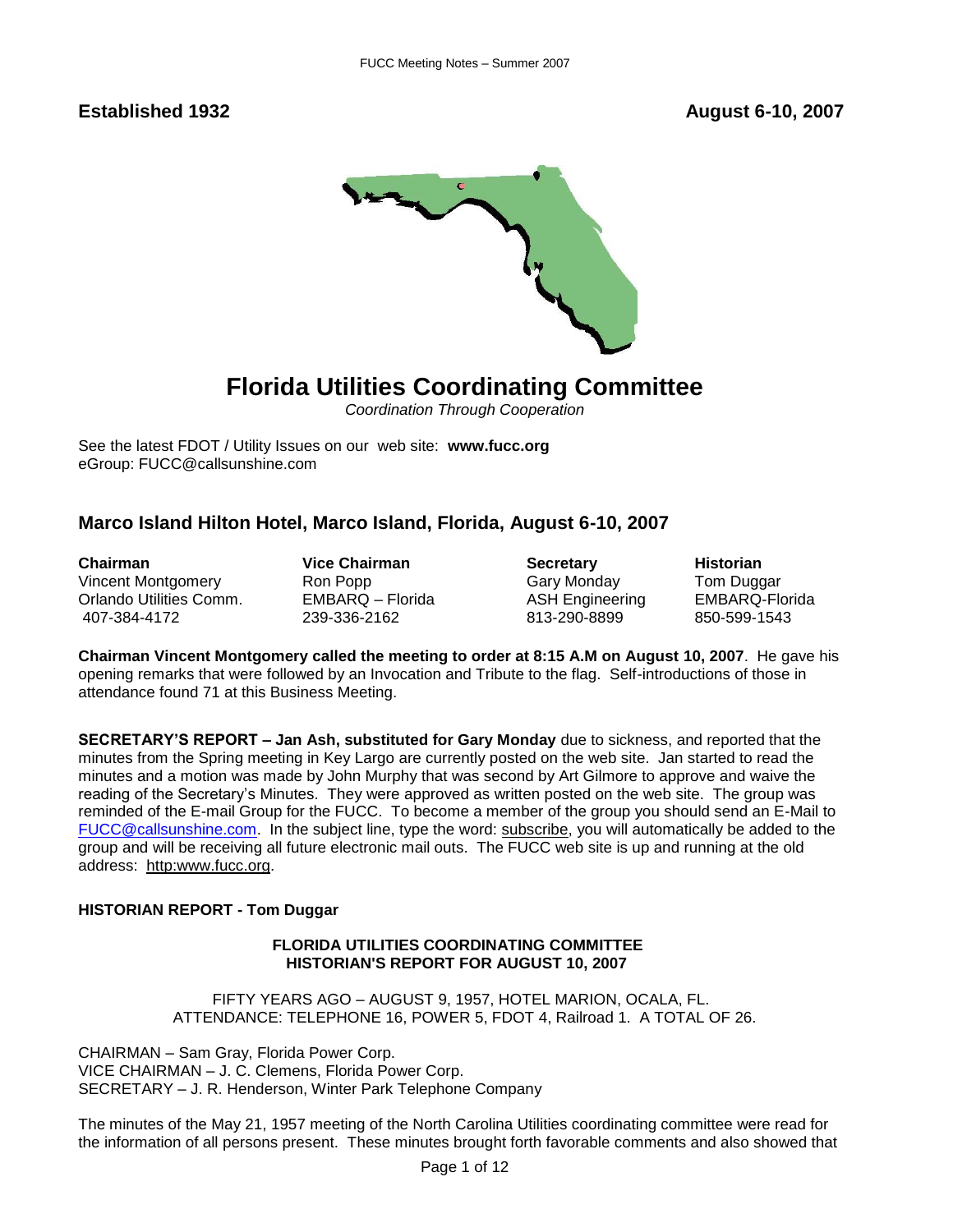the North Carolina committee problems are very similar to ours.

The State Road Dept. distributed sample maps of an Interstate Highway intersection and the forms for estimating relocation costs for the information of those concerned. Excerpts were read from minutes of the State Road Board Meeting of June 18, 1957 which had to do with Policy Governing Utility Installations on Interstate Highways.

A question was asked of the State Road Dept. about the possibility of being notified in advance of proposed State Road projects. The State Road Dept. answered that the District level is responsible for this notification as far in advance as possible.

### **TWENTY-FIVE YEARS AGO: AUGUST 5, 1982, Ponce DeLeon Lodge & Country Club, St. Augustine, FL. This meeting was in conjunction with the International Right-of-Way Association**

ATTENDANCE: TELEPHONE 8, POWER 20, FDOT 8, GAS 4, COUNTIES 7, CITIES 4, ONE CALL CENTER 1, Railroad 3, Consultants 2,. A TOTAL OF 58.

CHAIRMAN – TED CARLSON, FLORIDA POWER & LIGHT CO VICE CHAIRMAN – R. P. HALL, PEOPLES GAS SYSTEM SECRETARY – Tom Priest, Sebring Utilities Commission

Members who attended that meeting that are still active in the FUCC are Dennis Labelle, Rocky DePrimo, Jim Wright and Tom Duggar.

The Chairman, appointed Mr. Dennis Labelle as chairman of the subcommittee to study the proposed changes in the State Department of Transportation Utility Procedure Manual No. 722-051. Propose, to establish a uniform procedure for Liaison between the Department and public quasi-public or private utilities and Railroad Agencies operating in the State of Florida to reduce railroad and Utility relocation cost. There are three manuals which need to be worked on at the same time.

The guest speaker was from the Family Lines Railroad System and presented a film titled "Operation Lifesaver" which is a program designed to alert motorist about Railroad crossings. There has been a 12½ % decrease in accidents nationwide since the inception of the program.

### **Treasurers Report- Vinnie La Vallette**

|     |                | \$<br>18,142.69 |
|-----|----------------|-----------------|
|     |                |                 |
| 106 | \$<br>5,300.00 |                 |
| 13  | \$<br>780.00   |                 |
| 1   | \$<br>30.00    |                 |
| 6   | \$<br>0.00     |                 |
| 47  | \$<br>940.00   |                 |
| 29  | \$<br>437.00   |                 |
|     | \$<br>635.00   |                 |
|     | \$             |                 |
|     |                |                 |

\$ 8,122.00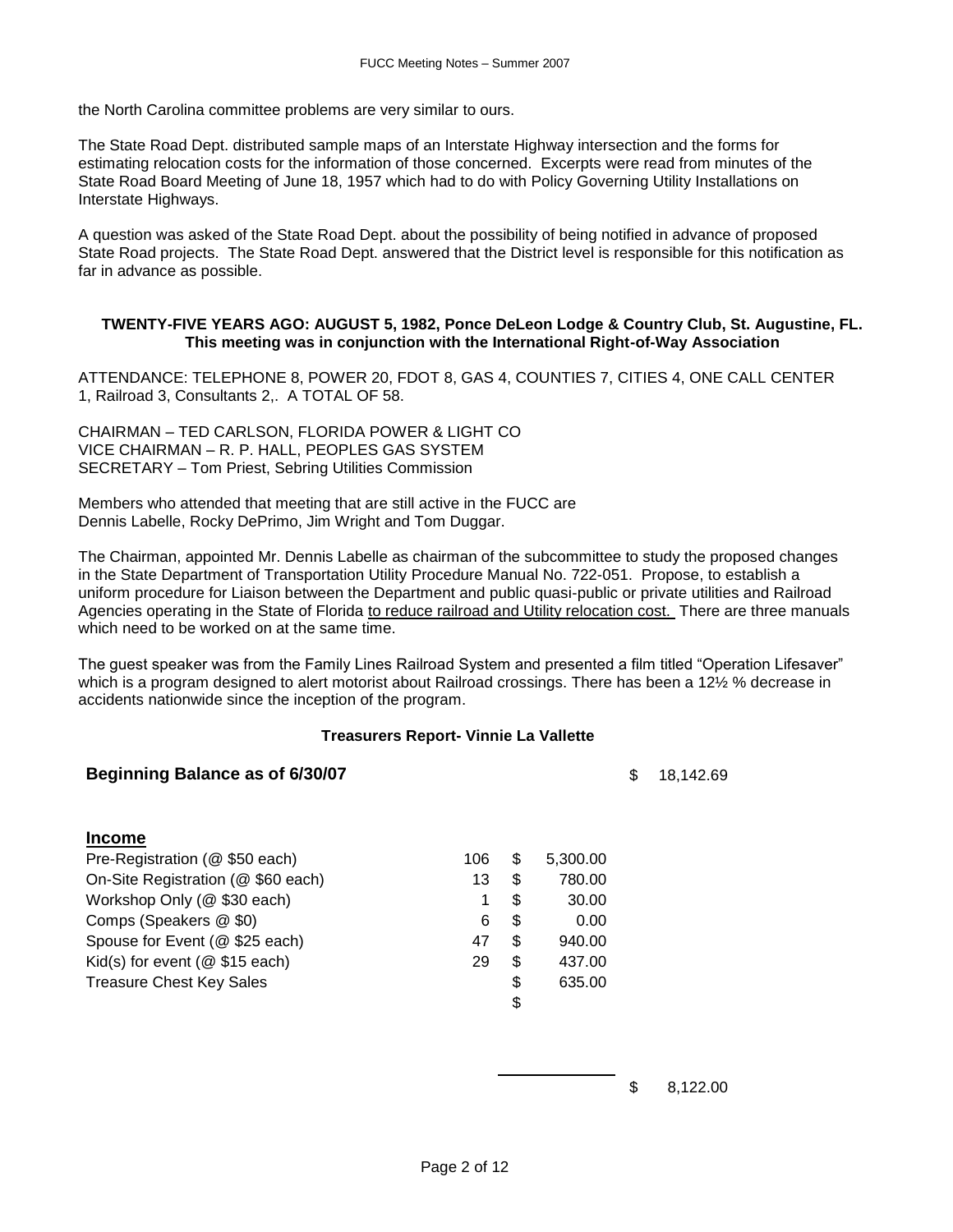| <b>Expenses</b>                      |                 |                 |
|--------------------------------------|-----------------|-----------------|
| Acteva Fees:                         | \$<br>331.70    |                 |
| <b>Hotel Fee</b>                     | \$<br>10,439.75 |                 |
| Hilton A/V Fee                       | \$<br>50.88     |                 |
| <b>Bank Fees</b>                     | \$<br>12.00     |                 |
| <b>Hospitality and Door Prizes</b>   | \$<br>449.06    |                 |
| Hotel Deposit - Key Largo            | \$<br>800.00    |                 |
| <b>Refunds to Pinellas County</b>    | \$<br>100.00    |                 |
| FedEx Expense                        | \$<br>31.04     |                 |
| <b>Badge Holders</b>                 | \$<br>170.00    |                 |
| <b>Banquet Supplies</b>              | \$<br>142.65    |                 |
| <b>Booth Rentals</b>                 | \$<br>1,000.00  |                 |
| <b>Chairman Gifts</b>                | \$<br>161.00    |                 |
| D.J.                                 | \$<br>600.00    |                 |
| Levy Awards (Sponsor Gifts, plaques) | \$<br>602.90    |                 |
| <b>Treasure Chest Gifts</b>          | \$<br>120.00    |                 |
| <b>Marco Island Florist</b>          | \$<br>530.00    |                 |
| Ron Popp - By-Laws CD                | \$<br>50.00     |                 |
| Gratuity                             | \$<br>80.00     |                 |
| <b>Meeting Planner Fee</b>           | \$<br>1,975.00  |                 |
|                                      |                 | \$<br>17,645.98 |

## **Ending Balance \$ 8,618.71**

## Prepared by: Vinnie LaVallette

8/22/2007

It is very important to the FUCC that everyone resister via ACTEVA. Search word is "FUCC." When you reach the site, there will be fours selections. If you have prepaid, please use the appropriate selection, there is No Charge, only the registration. With this electronic registrations, the Committee can plan for the meals and breaks at each meeting. Vinnie also suggested that anyone having trouble with the web site can simply send her a check for registration.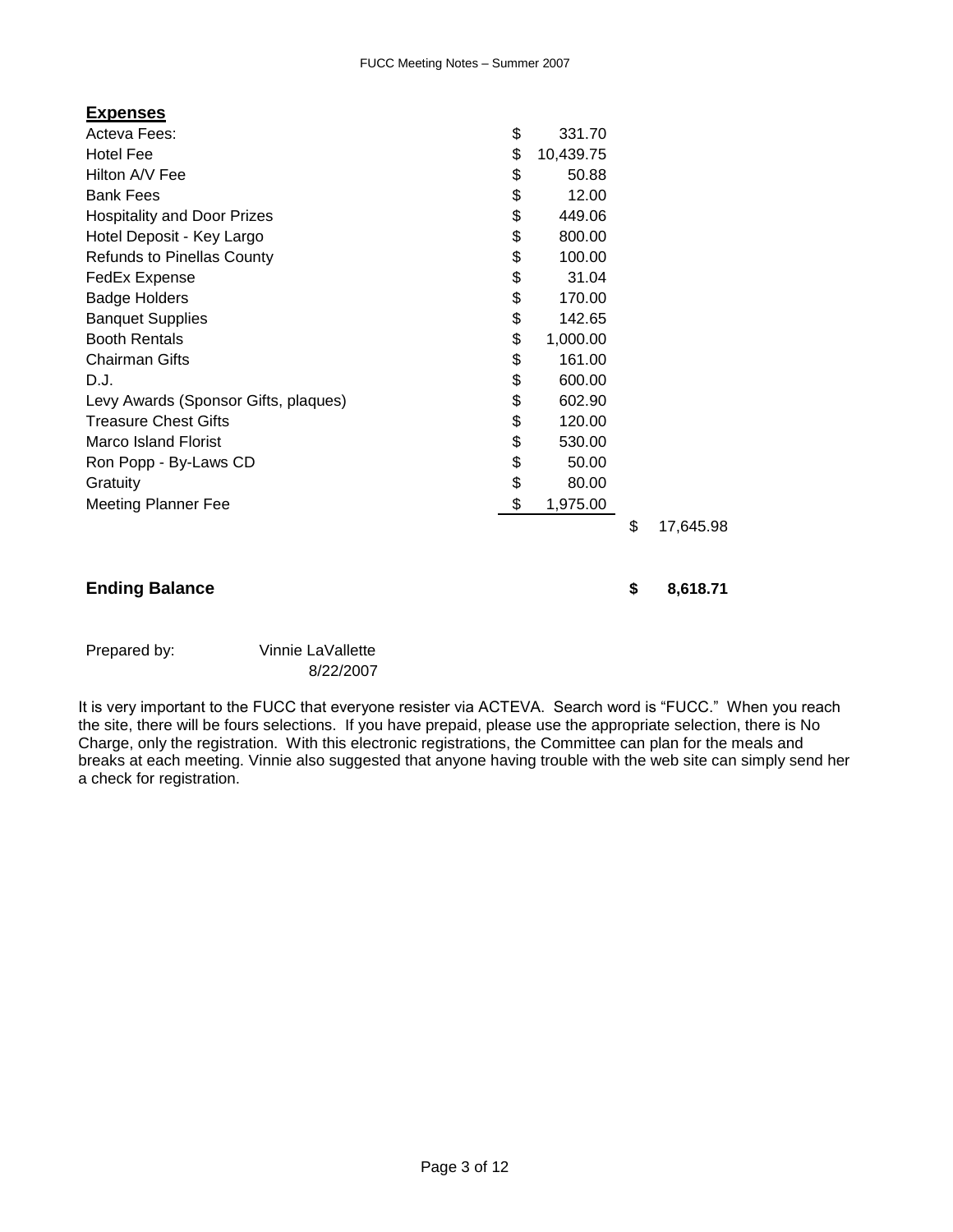

# Report to the

## Florida Utilities Coordinating Committee

*August 10, 2007*

Executive Director Mark Sweet presented the following summary of significant accomplishments at SSOCOF

- **For the twelve month period between June 2006 through May 2007:** 
	- $\circ$  Incoming excavation ticket volume is down 9.69% compared to last year with 1.7 million locate tickets received.
	- $\circ$  Outbound excavation ticket volume is down 10.51% with 12.5 million locate tickets transmitted to utility member operators.
	- o The call center's average answer speed is 20 seconds with 40% of all incoming excavation notices received over the phone and 60% over the Internet.
	- $\circ$  SSOCOF membership stands at 781 primary member operators and 208 associate members.
	- $\circ$  The center's damage prevention efforts have resulted in 106 safety and educational presentations attended by 2,777; 9 Damage Prevention Symposiums (including 4 CGA Regional Partner Meetings) attended by 705; and 27 trade shows attended by 25,000 and 277 industry meetings attended by 6,581 throughout Florida.

## **IRTHNet gives members powerful ticket management, FREE**

IRTHNet is the web-based ticket management system Sunshine State One Call offers free to its members to easily manage all areas of locate ticket processing. IRTHNet users log into a secure website to review locate tickets, assign field personnel, and clear "no conflict" tickets. Because of the public records exemption, any information accessed or provided through IRTHNet is confidential.

IRTHNet is a totally web-based product that is easy to use and easy to set up. The benefits of this system are phenomenal:

- Online and offline processing.
- Fast and flexible ticket searches using ticket ID, excavator name, creation date, dig location, status, priority, specific date or date range.
- Browser based use your computer and Internet connection.
- Digital map friendly display dig sites of multiple tickets and process tickets directly from map screen.
- Automatic ticket handling after you set up key words or geographic information.
- Automatic notifications alerts you of emergency tickets, tickets matching your filter, missing tickets, system notices and broadcasts.
- Information easily shared between members and locators.
- Reduces paper and storage costs.
- Plus so much more!
- **SSOCOF's Damage Prevention Committee is currently conducting a review of the positive response codes** used by a member or its contract locator to indicate whether an excavation site has been cleared or marked and any reasons why the area may not be marked. SSOCOF's damage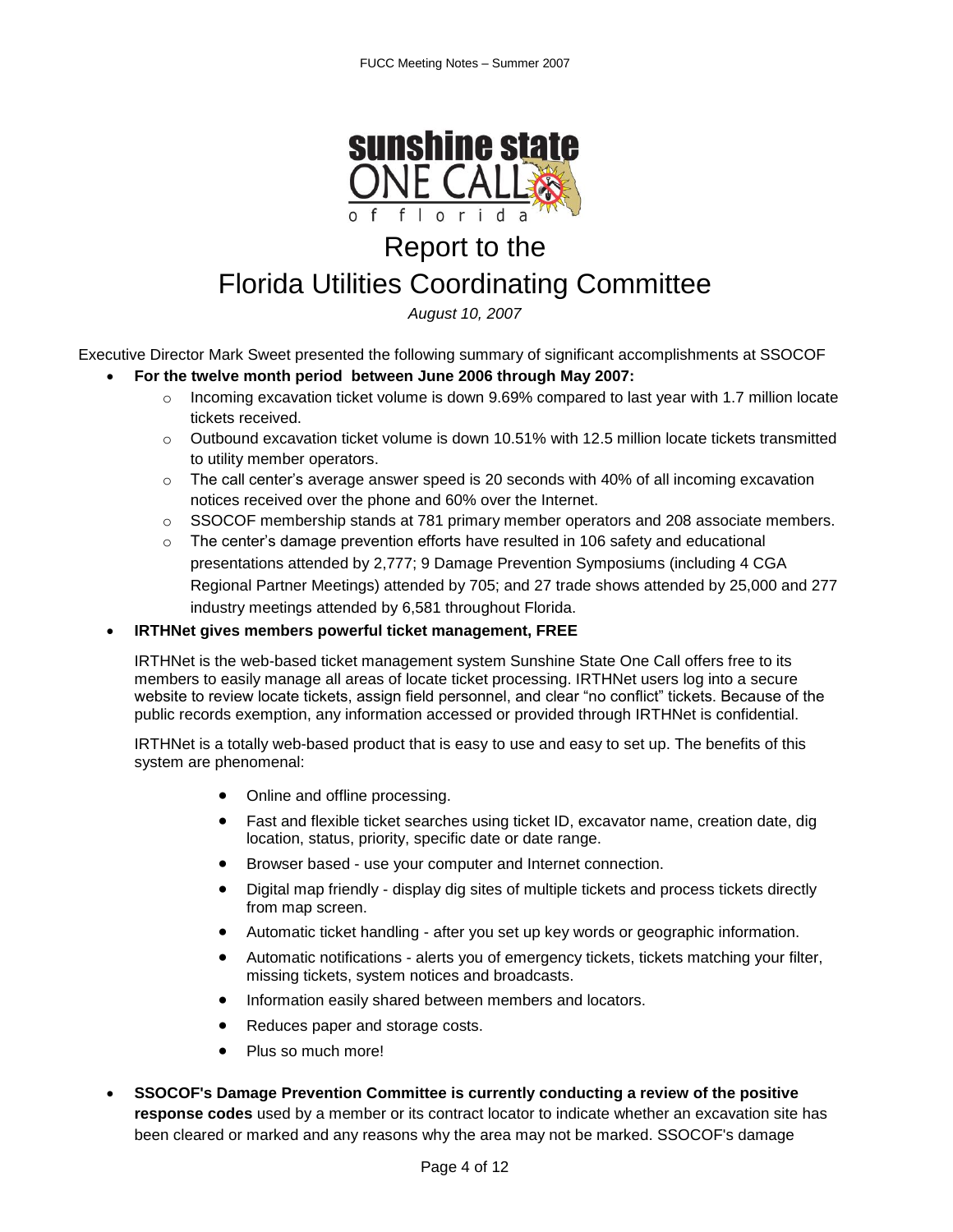prevention liaisons are also seeking input during presentations and meetings. If you would like to recommend a change to an existing code, propose a new code or request a code deletion, please contact the liaison in your area. All suggestions will be assembled and presented for discussion during the next Operations Committee meeting.

 SSOCOF has implemented a **new Enforcement Awareness Program** to educate local police, sheriff and code enforcement offices throughout Florida on the importance of enforcing Chapter 556 in their political jurisdictions to protect public safety and prevent damages to vital underground utilities. This move comes after the off-duty enforcement pilot program was concluded in May.

The new program focuses on education and awareness to facilitate the consistent, fair and equitable enforcement of Chapter 556 by code and law enforcement authorities throughout Florida within five years.

SSOCOF's four damage prevention liaisons have already started building relationships with the Florida Association of Clerks of the Courts, Florida Association of Code Enforcement (FACE), Florida Department of Law Enforcement, Florida Police Chiefs Association, Florida Sheriff's Association, Florida League of Cities, Florida Association of Counties, Florida City County Management Association and the Florida Public Risk Management Association.

SSOCOF is also working to get its information incorporated into police academies and as part of in service training for existing officers. FACE has already approved SSOCOF's enforcement presentation to offer one continuing education credit to each code enforcement officer who views the presentation.

Members and excavators who wish to make officers in their areas aware of this can contact a damage prevention liaison.

- Is your company using Internet Ticket Entry (ITE) to request locate tickets? Rapid growth of the Internet has changed the way businesses operate. ITE is the preferred way to submit your locate requests. Benefits are listed in the attached fact sheet.
- The SSOCOF Excavator safety training program Caution: Utilities Below is available free from our website either on-line or in CD format. The program educates excavators on Florida's One-Call law Chapter 556 and the other success factors in the safe digging process by incorporating illustrations, flash graphics and video clips for easy learning. A Continuing Education Credit (CEU) of one hour is available for successful completion of the on-line program. To date, 315 persons have completed the on-line program with 17 CEUs awarded.
- Senate Bill 1510 was recently signed into law by Gov. Charlie Crist, providing a public record exemption for proprietary confidential business information held by Sunshine State One Call for the purpose of describing the extent and root cause of damage to an underground facility or using the member ticket management software systems. It will be included in The Underground Facility Damage Prevention and Safety Act, Chapter 556, Florida Statutes as s. 556.113. Typical information covered underneath this exemption includes any information provided by an SSOCOF member which is a plan, map, facility location, diagram, internal damage investigation report or analysis, dispatch methodology, or trade secret as defined in [s. 668.002,](http://www.flsenate.gov/statutes/index.cfm?App_Mode=Display_Statute&Search_String=&URL=Ch0688/Sec002.htm&StatuteYear=2006) or which describes the exact location of an underground facility or the protection, repair or restoration thereof, or by an excavator which is an internal damage investigation report or analysis relating to damage to underground utility facilities."

The bill also explains that this information is exempt from public disclosure only if the information is treated by the member company as confidential, would be reasonably likely to be used by a competitor to harm the business interests of the company and is not otherwise readily available.

 SSOCOF urges all damage prevention stakeholders in Florida to use the CGA national Damage Information Reporting Tool (DIRT) to report information on damaged underground facilities. When you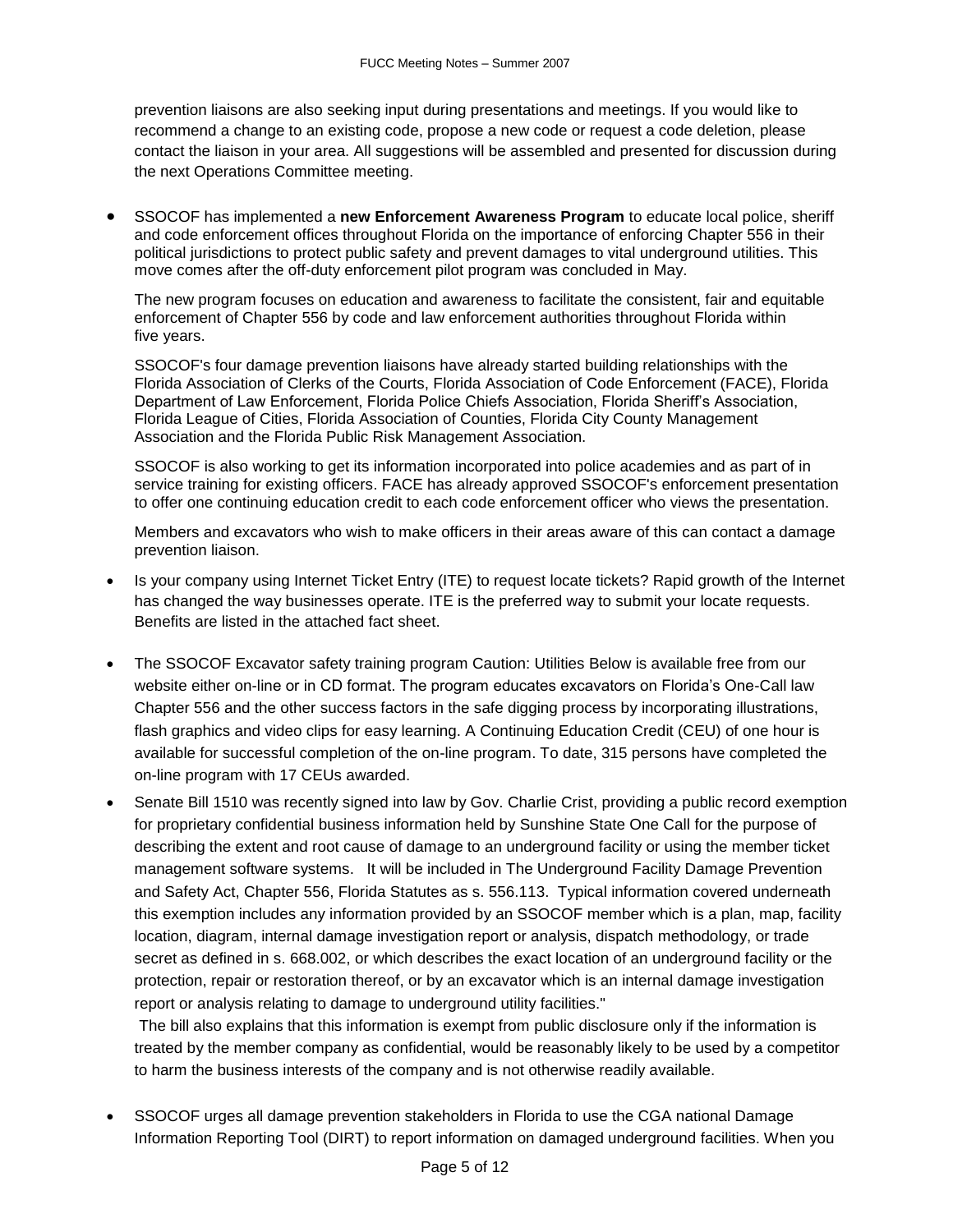do, make sure that you grant SSOCOF access to your raw data. It's free and those who submit information remain anonymous. SSOCOF will use information to target and evaluate damage prevention education efforts.

- SSOCOF has selected the new Irth Awareness software product from software vendor Irth Solutions to track all damage prevention efforts across the State of Florida. The new program will track all damage prevention campaigns by month and county and most importantly will also track incoming ticket volumes, non-compliance reports, law enforcements citations and damages reported to the CGA DIRT program to measure the effectiveness of SSOCOF damage prevention programs. The IRTH Awareness program is currently under development with delivery anticipated during the summer 2007. The IRTH Awareness program will also be available to SSOCOF members for use in tracking their own damage prevention efforts free of charge as another value-added service from SSOCOF.
- SSOCOF has launched a special Hispanic Awareness campaign in South Florida. The campaign includes TV, radio and print advertising and will also inform the public that SSOCOF will take their calls in Spanish. Excavation Guides and other promotional items are available in Spanish on the [www.callsunshine.com](http://www.callsunshine.com/) website.
- SSOCOF offers a customer satisfaction survey for its callers to use to rate the service received while requesting a locate ticket over the phone and it gives them an opportunity to suggest any improvements. The surveys are reviewed by management and responded to as necessary. Complete a survey on our website [www.callsunshine.com.](http://www.callsunshine.com/) Thank you in advance for helping SSOCOF continue to be the best one call center in the nation
- Mark Sweet thanked the members of the Florida Utilities Coordinating Committee for the opportunity to present this report and extended an invitation to participate in SSOCOF's Board of Directors meetings on

September 21, 2007 at SSOCOF's call center in DeBary, FL

## **FLORIDA DEPARTMENT OF TRANSPORTATION DISTRICT REPORTS**

## **District One – Gerald Whitt in lieu of Walter Childs, District Utility Administrator**

We continue to have our monthly group meetings in the District and provide our work program information to the local Utility group meetings. We had our District Liaison Conference on July 10, 2007 in the Sarasota area with over 100 in attendance. Jerrold Whitt will be serving as our new Liaison Chairman for the District.

### **District Two** – **Terri Carmichael Asst. DUA**

We continue to have Local Utility Group Meetings monthly, call Vince Camps office for dates and times. Presently we are in the process of planning a trenchless technology seminar to be held in the fall focusing on oversized bores. This seminar will be one and a half days in length.

## **District Three** –**Bobby Ellis, (Traci Atkinson)** – Not in Attendance- No Report

### **District Four** – **Tim Brock, DUA-**

District Four continues to electronically provide a monthly status report of all projects in the production and letting cycle to the utilities within the district. The District encourages the exchange of electronic design files with all utilities.

### **District Five – Gary Bass**, **DUA-** 386-943-5254

District Five held its 2007 annual Utility Liaison Conference in March of 2007, 130 people attended. The conference distributed the 5-year work program to all attending. Several presentations were made, including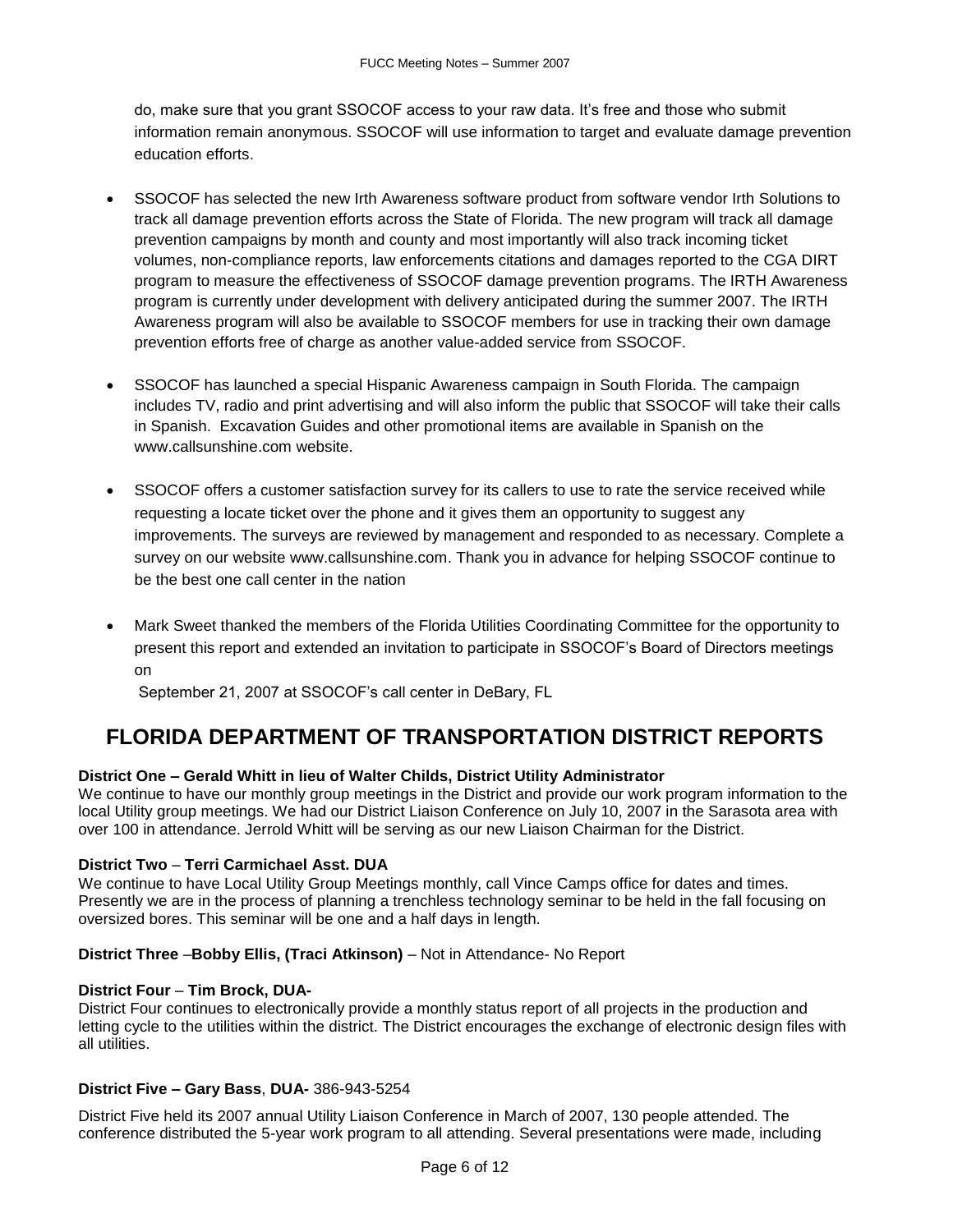Utility Exceptions, Tom Bane and George Lovett, District Production Director. Currently a large focus was on the Central Florida Commuter Rail Transit system, on line by 2009. First leg of this transit will be from downtown Orlando to Delrary 31 Miles with the construction of 16 miles of double track. There are several utilities involved on this project with several potential major conflicts. DUO's to expect contract for Design Build Agreements and locating of facilities soon.

### **District Six – No report given**

### **District Seven** – **Sally Prescott**, representing **FDOT**

One of our local UCC's sponsored a CSX presentation on permitting for directional drilling under CSX railroad tracks.

A Local Utility Group Task Team presented the FDOT with proposed changes to the Utility Adjustment sheets and the PPM for consideration. Their report it is currently under review by the District.

District Seven has added a new District Utility Office Staffer, Mr. Ray Campbell, he is the assistant District Utility Coordinator.

Our upcoming Fall District Liaison conference is September 28<sup>th,</sup> at Silverthorne Country Club in Spring Hill, in Hernando, County. We plan to discuss the 5 year work program at this meeting, along with several other speakers.

Our local Utility groups continue to meet monthly throughout the District.

## **FLORIDA'S TURNPIKE ENTERPRISE PROJECT UPDATE**

*Below is an update of some of the major projects under development at the Turnpike Enterprise.*

**FPID 406096-1:** This project will widen the HEFT in Dade County from 4 to 8 lanes from SW 117<sup>th</sup> Ave. to Kendall Drive, a distance of roughly 3 miles, with a reconfiguration of the existing SR 874 Interchange. Sixty percent plans are complete and utility coordination is underway. Plans production is scheduled for completion in mid 2009.

**FPID 406104-1 and 415905-1:** This project will add a new interchange at NW 74<sup>th</sup> Street and the HEFT in Miami-Dade County and include additional toll plaza lanes with SunPass Express Lanes at the existing Okeechobee Mainline Plaza. This project is under construction.

**FPID 415462-2:** This project will relocate the existing Golden Glades Toll Plaza in Dade County, north to the Miami Gardens Drive overpass. Utility Coordination is under way and ninety percent plans are under review. Project calls for a late 2007 plans production.

**FPIDs 418976-1, 418977-1 and 418978-1:** The construction of Canal Protection Systems for canals within Turnpike LAROW in Dade, Palm Beach and St. Lucie County's is underway. The systems will include standard guardrail and cable type systems.

**FPID 422816-1 and 422817-1:** These are Design/Build projects to convert the existing Toll Plazas at Homestead and Bird Road on the HEFT to Express Lanes. Construction is scheduled for completion by late 2007.

**FPIDs 406094-1 and 406097-1:** These projects will widen the southbound lanes of the Turnpike Mainline from 6 to 8 and 10 lanes in Broward County between Griffin Road and Atlantic Blvd. Approximately twelve miles of the Turnpike will be upgraded. Construction on both projects is underway. There is extensive utility involvement on both projects. Both projects will take three years to construct.

**FPID 406095-1 and 406095-4:** These two projects will widen the Turnpike mainline from six to eight lanes from the HEFT to Griffin Road in Broward County, a distance of approximately 6 miles. Plans production is scheduled for completion in mid 2008.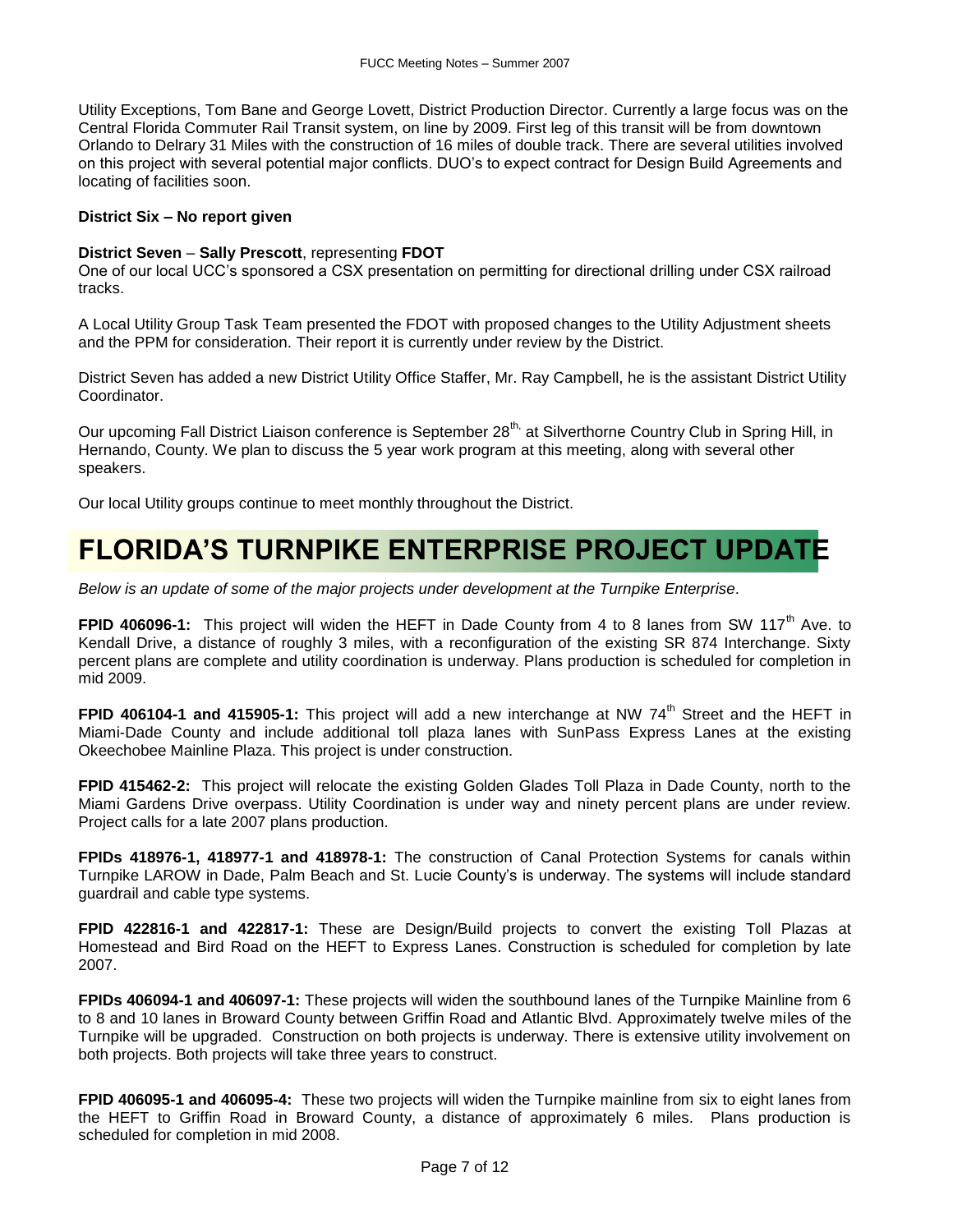**FPID 406147-1 and 406151-1:** These are Design/Build projects to widen the Sawgrass Expressway from 4 to 6 lanes between Atlantic Blvd and the Turnpike. Construction is underway with a completion schedule of late 2007.

**FPID 406150-1:** This project will widen the Turnpike mainline from 6 to 8 lanes in north Broward County. The project starts just south of Atlantic Boulevard and goes to the Palm Beach County line a distance of roughly 7 miles. Final design is underway. Major utility impacts are expected.

**FPID 420289-1 and 420289-6:** These are Design/Build projects to convert the existing Toll Plazas at Sunrise and Deerfield on the Sawgrass Expressway to express lanes. Construction is underway and is scheduled for completion in mid 2009.

**FPID 406112-1:** This project will add a new interchange at Jog Road and the Turnpike in Palm Beach

County. The project will relieve crowding at the existing West Palm Beach Interchange at Okeechobee Boulevard. Construction completion is scheduled for mid 2007. This is a Sunpass only interchange.

**FPID 406144-1:** This project will widen the Turnpike Mainline in Palm Beach County from 4 to 8 lanes from Boynton Beach Blvd to Lake Worth Road. The project is roughly 7 miles in length. The project also includes the upgrade of the Lake Worth Road Interchange. Thirty percent plans are complete and utility coordination is underway.

**FPID 406090-1:** The existing Mainline Toll Plaza on the Beachline, SR 528, in Orange County will be upgraded with express lanes. Construction is underway.

**FPID 406091-1:** This project will widen the Turnpike Mainline in Orange County from 4 to 8 lanes from I-4 to SR528, a distance of approximately 6 miles. The project is under construction. Construction will be complete in 2008.

**FPID 406146-1:** This project will widen the Turnpike mainline from 4 to 8 lanes from Beulah Road to SR50 in Orange County. The project is roughly 4 miles in length. Sixty percent plans are complete and utility coordination is underway.

**FPID 406148-1:** This project will widen the Turnpike mainline from 4 to 8 lanes from I-4 to Gotha Road in Orange County. The project is roughly 4 miles in length. Construction is underway. A separate project to widen from Gotha Road to Beulah Road is under Final Design for letting next month.

**FPID 422330-1:** This project will widen the Beachline in Orange County from 4 to 6 lanes from the Turnpike Interchange to Boggy Creek Road. Final design and utility coordination is underway for a late 2007 letting.

**FPID 405270-1:** The Turnpike is designing a new road corridor in Citrus County. The road will be an extension of the Suncoast Parkway. The Suncoast Parkway Phase II project will extend the Parkway from US98 in Brooksville north to US19 (Approximately 27 miles). Design has begun on all segments.

James G. Kervin, Turnpike Utility Engineer Lawrence R. Hayduk, Turnpike Utility Manager Rodney Little, Turnpike Utility Coordinator Vince Krepps, Construction Utility Coordinator Nick Vitani, Utility Project Coordinator Lee Davis, Sr. Program Assistant

## **CENTRAL OFFICE (C/O) Tom Bane (Also see UAM Interest Group notes)**

1) FDOT has contracted a consultant to reorganize the Utility Accommodation Manual (UAM). There will not be several changes to the existing regulations, the task is to make the UAM easier to read use. As part of the contract, the consultant has conducted a survey of the users to identify their concerns and suggestions to make the UAM easier to use, results of this survey are being analyzed. Also see UAM /Standing Committee notes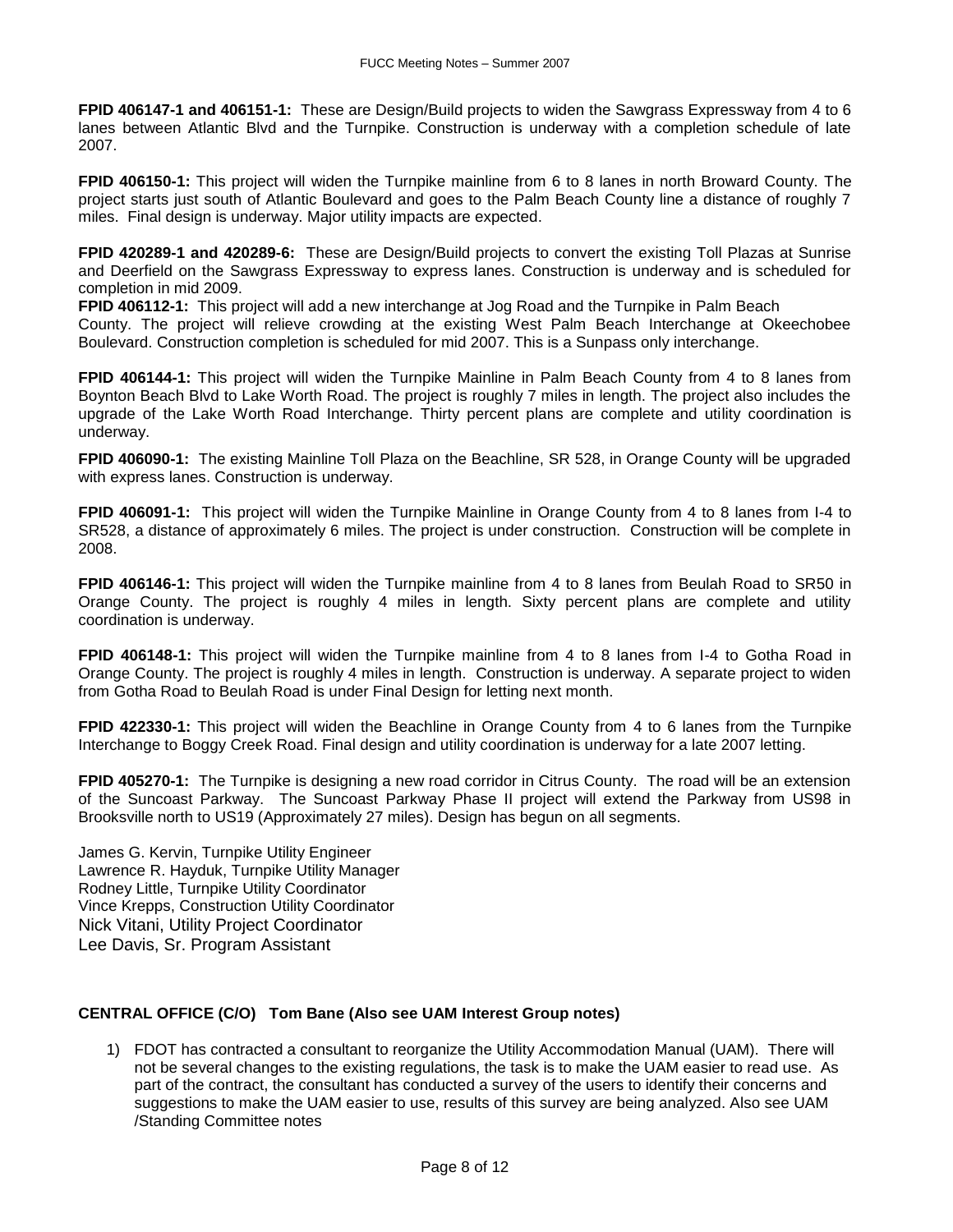## **FUCC MEETING PRESENTATION**



### **FUCC- "History of theTurnpike – Larry Hayduk**

Presented a view of findings of the History of the Florida Turnpike. The presentation was very informative and received well by the membership.

# **FUCC UTILITY INTEREST GROUP REPORTS**

### **UNDERGROUND INTEREST GROUP- Luis Castellanous- Chair, Lisa Jackson Co - Chair**

There were 45 in attendance at this meeting.

#### **Topics discussed**

- 1. **Writing a letter to the Governor of Florida regarding the new tax bill**.
- How this will affect all working Utility entities. This will in turn affect the citizens of Florida
- More fees
- Less personnel
- Less Money
- FDOT has been in a work force reduction for the past five years
- Branching out into other States to keep business going
- All were in support to write a letter

#### **2. Unifying Forces**

- Working Together to help costs
- Utilities
- Consultants
- Government Agencies

#### **3. Consultants**

 Know the process Utility Companies utilizes to go through in re-locating facilities Money Educational Forums Utility to Consultant

### **4. Local Colleges / Universities'**

 Invite them to the FUCC meetings Reading Prints Knowing different underground utilities Coordinating with Utility Companies.

**5. Create a new Gas Sub Committee to fall under the Underground Interest Group,**

Luis Castellanos , Joe Sanchez Chairman with Chris Canino/ Lias Jackson Co Chair

### **6. Poor Contractors**

 Reporting or grading system for Government agencies/ municipalities Reporting to Construction Industry Licensing Board (CILB) Holding Contractors Responsible for down time due to poor planning, job shut downs,re designs, etc. Create an incentive for on time job completion.

**7. New Chair Person accepting for 207/2008 Underground Interest Group- Andy Lund, with Lisa Jackson continuing as Co Chair.**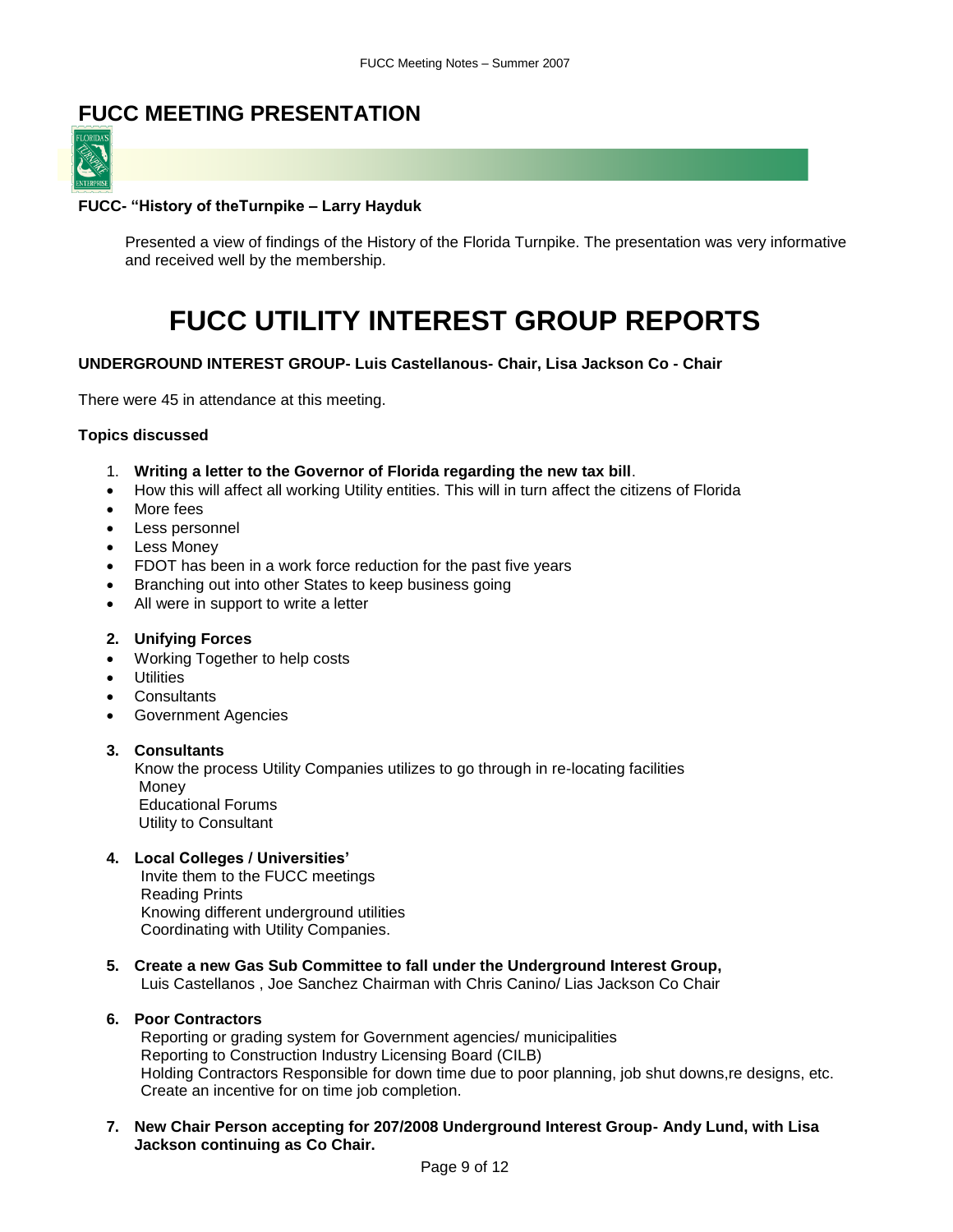## **8. SSOCOF Report**

 Will be posting a form on their web site to evaluate positive response Codes on how well the current ones are working.

## **Telecommunication INTEREST GROUP- Henry Bowlin, EMBARQ – Florida; Chair**

### **F.U.C.C. – TELECOMMUNICATION GROUP MEETING, August 8, 2007**

We had 28 in attendance with representatives from AT&T; EMBARQ; Bright House; Florida Department of Transportation; Sunshine One Call Center; Verizon; Progress Energy; Lakeland Electric; TCS Communications and 7 Consulting Engineering firms.

The meeting at 9:38 AM and started self introductions. Next I kicked off a round of discussions on the FPSC Pole Inspection Rule and FPSC Electric Plant Hardening Rule. Each company expressed similar concerns of the cost impact to our companies, rate payers, and the citizens of Florida. Also, concerns of being notified in the preliminary engineering phase and the attachment transfers were topics of good discussions.

Next topic we discussed was the FDOT Local Area Projects (LAP). These projects are FDOT projects that are contracted to a local governing agency to engineer, bid let and construct. These projects are managed in the manor by which most of the City and County agencies handle their own projects. We did get FDOT clarification on the City and/or County facilities which they can not mandate any other utility to relocate or be removed for that City or County facility being constructed. We had a couple of examples where the City was building new water and sewer facilities; the Sate was milling and resurfacing and contracted to a City through a LAP. The City's design had numerous conflicts with the existing communication facilities and numerous claims are pending due to the poor design, utility coordination and communication in the early design.

Meeting adjourned 10:55 AM

Henry Bowlin Process Specialist II

## **Power Interest Group – Summer Meeting 2007**

## **T.K Christie, Progress Energy – Florida; Acting Chairman**

- Utilities have seen an increased awareness from DOT regarding exceptions in control zones.
- FPL is beginning to use NJUNS (National Joint Utility Notification System) to notify Joint Use attaches statewide.
- Storm Hardening FPL & TECO shared strategies on how their utilities are approaching this Florida Public Service Commission request.
- The Power Interest Group wanted to remind Joint Users and DOT that they need to permit with electric utilities to gain permission to attach their facilities to electric poles.
- Undergrounding FPL has seen an increase in underground request.
	- $\circ$  Communication companies do not have same laws/tariffs as electric utilities have and must be included in the initial information gathering stages.
- Turnpike wants all crossings underground because of evacuation routes.
- Traffic camera requests are processed like a typical new service.
- Line Extension Rule PSC passed this rule in Feb. 2007 which uses the total cost of the line extension minus 4 years of expected revenue from the customer. This new formula is causing the CIAC to increase significantly. Also the CIAC is pro-rated for other customers that may share that line extension. The utility is held accountable for collecting the pro-rated CIAC from the new customer of the line and refunded the prorated CIAC back to the original customer. The customers have 12 months to contest the utility for inaccurate expected revenue. This new ruling has increased FPL's PSC complaints.
- T.K. Christie was nominated as next year's chairman of the Power Interest Group.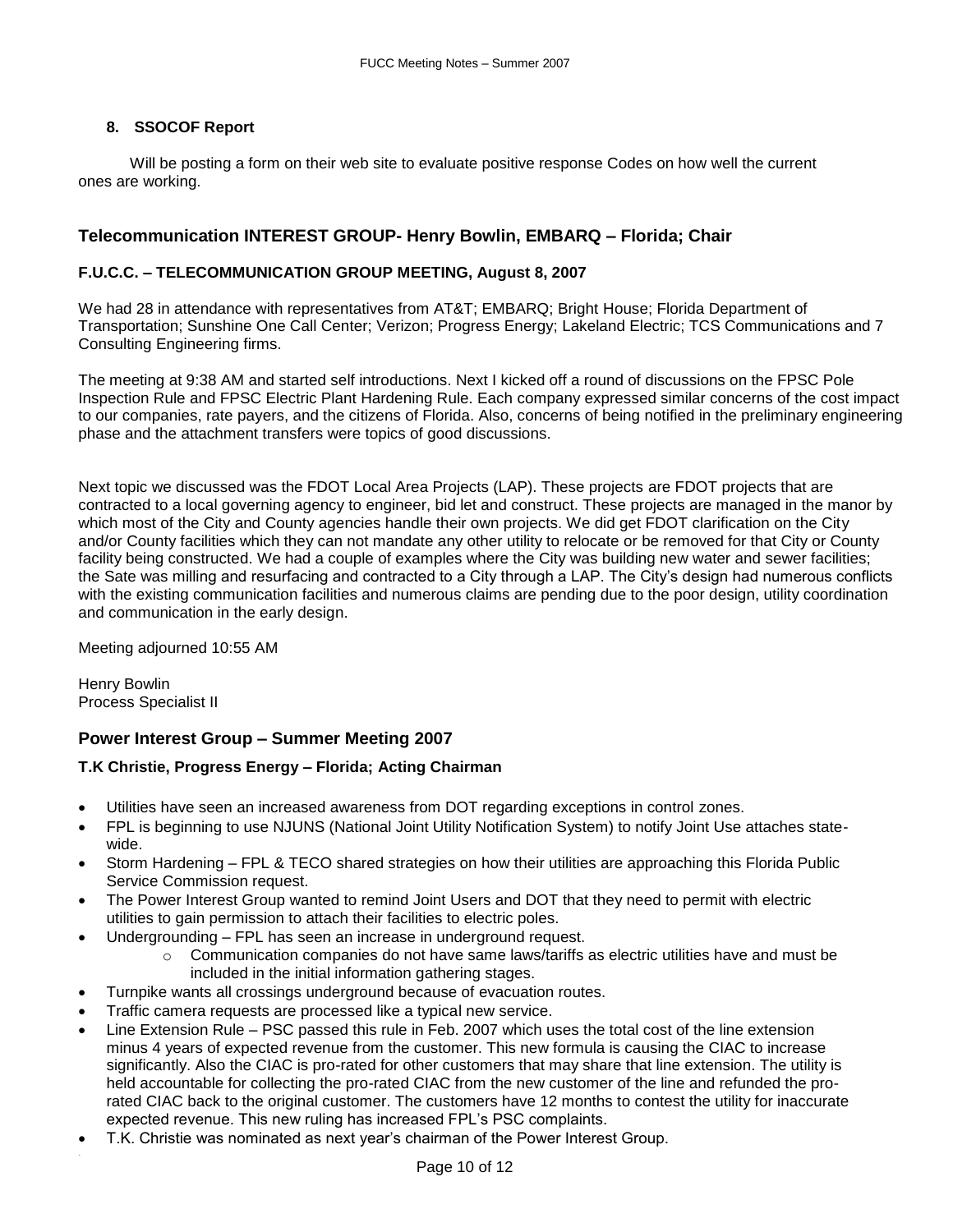## **FUCC STEERING COMMITTEE MINUTES**

### **STEERING COMMITTEE Ron Popp, EMBARQ Florida; Chair,**

Ron Popp conducted the Steering Committee Meeting; there were 17 present at the meeting. The following topics were discussed at this meeting.

- 1. The Committee discussed changes to the By-Laws that will be presented to the general membership at our next meeting at Mission Inn in October. Main changes were in section seven.
- 2. Ron discussed a yearly audit that needs to that place of our income and expenses quickly. Ron also asked Vince Montgomery to review our corporate papers as a non profit organization and the laws governing "not for profit" organizations prior to the implementation of the UCC training program.
- 3. Ron discussed the responsibilities of the FUCC officers and the voting responsibilities of members and associate members. Ron also recommended that a PDF of the minutes be put on the web site so everyone can print it, or pass it out at local UCC meetings.
- 4. Discussion of a Gas Sub Committee was voted in with Luis Castallanos being the Chairman.
- 5. Dennis La belle, planning chairman reviewed our planning calendar and said most Hotel contracts are set for 2007-2008.
- 6. The FUCC brochure has been completed and was passed out.
- 7. Ron Popp called for adjournment of meeting at 5:10pm.

## **FUCC SUBCOMMITTEE REPORTS**

JOINT USE – **Don Anthony, Bright House LLC.** 

**No minutes available at printing**

### **UAM SUB COMMITTEE- James Lormann, EMBARQ-Florida; Chair**

Introductions were made, there were 27 in attendance.

FDOT has contracted a consultant to reorganize the Utility Accommodation Manual (UAM). There will not be several changes to the existing regulations, the task is to make the UAM easier to read. As part of the contract, the consultant has conducted a survey of the users to identify their concerns and suggestions to make the UAM easier to use, results of this survey are being acted on.

There were several changes to the UAM that were discussed with several FUCC Utility members showing concern. It was brought to the attention of the chairman that more time is needed by the FUCC membership from the FDOT to review the changes and make recommendations representing the Utilities.

There was a discussion of a FUCC task team being formed to meet between FUCC meetings to review UAM changes and corrections with John Murphy being the chairman of this task team. This team will be in addition to the UAM Sub Committee of the FUCC and will work with Jim Lormann between meetings.

#### **James R. Lormann** Real Estate Manager III

**Embarq Corporation Voice:** 407.889.1313 **Cell:** 407.221.1167 **Fax:** 407.889.1636 **Email:** [james.r.lormann@embarq.com](mailto:james.r.lormann@embarq.com) 555 Lake Border Drive, Apopka, Fl 3270